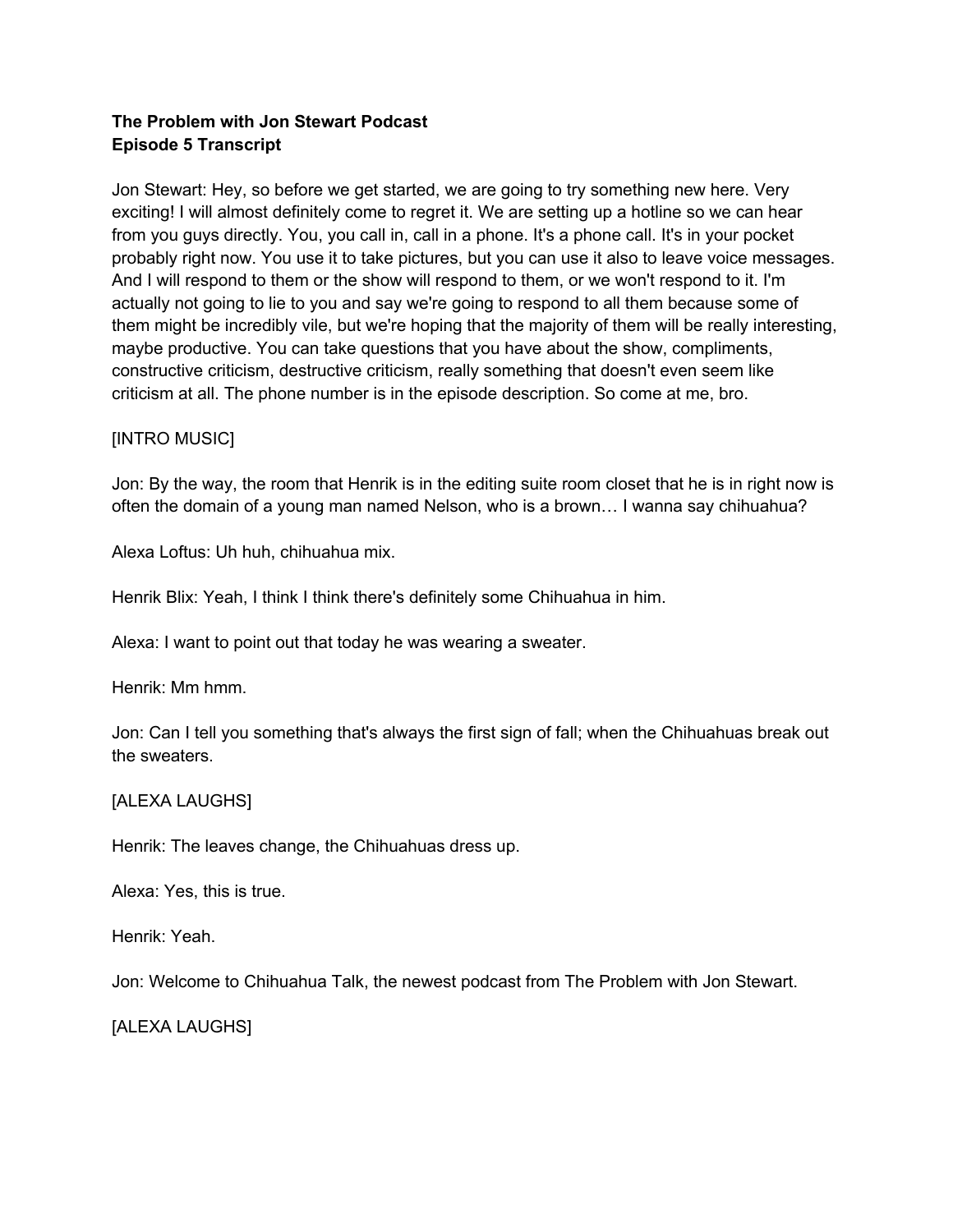Jon: By the way, we're talking to Henrik Blix and Alexa Loftus. They are writers on the program, we're doing the podcast. We're actually, I believe we're talking about the economy today. Are you guys part of the economy?

Alexa: It turns out we are.

Henrik: I'm in the economy. I'm also in the economy.

Jon: Both of you?

Henrik: Yeah –

[ALEXA LAUGHS]

Henrik: – We actually we met at the economy.

Jon: I knew Alexa was in the economy. I didn't realize Henrik was in the economy. So now is this your first or both of you? Is this your first guild job?

Alexa: My second.

Jon: Your second guild job, Henrik?

Henrik: This is my first.

Jon: And it feels pretty good, right?

Henrik: Yeah.

Alexa: It rocks.

Henrik: It feels great. This was the first episode of TV that I've ever written for somebody to watch. I've written episodes of TV, you know, just for my laptop to store. But this is the first one I wrote that was on TV.

Alexa: I wanted to ask you, Jon, were you working a non-comedy job when you got your first comedy job? And did you get to quit in a blaze of glory or were you open, unemployed, and just ready?

Jon: I have to be honest with you, I have almost never been able to quit in a blaze of glory. I have always been, I guess, what you would say, my boss has always beaten me to the punch.

[ALEXA LAUGHS]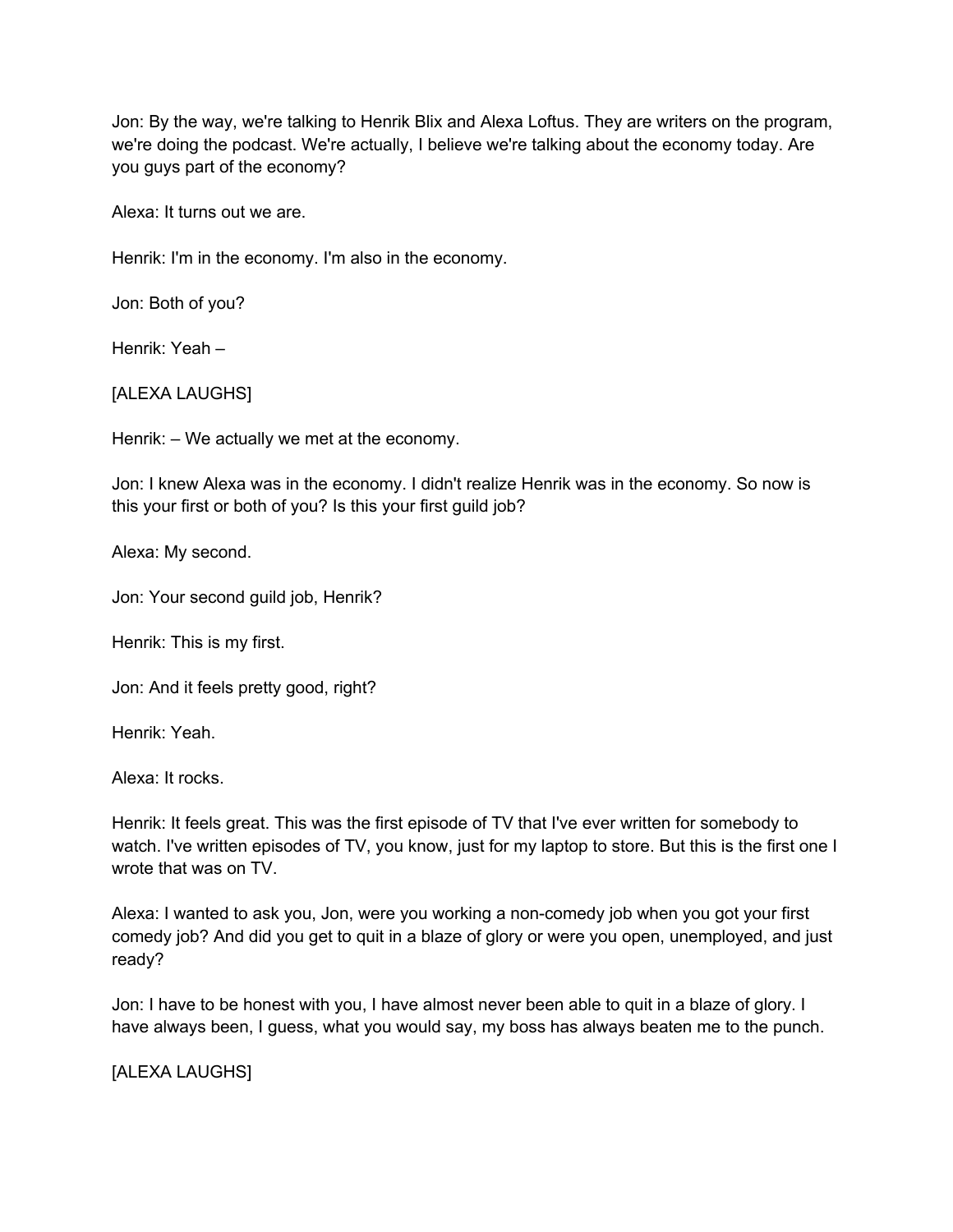Jon: So I have been fired in many a blaze of glory. I've never had that opportunity to like, I'm slogging through this job and f\*\*\*\*\*\* my job sucks. I'm going to do this thing and I catch a big break and I get to walk in and go, "Dennis, guess what? I don't have to take your s\*\*\* anymore, man. I'm out of here!" Generally, Dennis would come in and go, "Hey, I'm really sorry, but apparently we have a thing here called standards –

## [ALEXA LAUGHS]

Jon: – And you're not living up to them and you have to leave." So I never got to, have you been able to? Did you do that, Alexa?

Alexa: I did. Yeah, I was...

Jon: What?

Alexa: I was a dog walker and I was walking dogs in L.A. and it was uh hot. And yeah, it was just like, I don't know, like five dollars a walk, I think.

### [ALEXA LAUGHS]

Alexa: I got paid or like.

Jon: So when did you when did you get to say, "take this job and shove it?" And were you an independent contractor or was there like a dog walking agency?

Alexa: I was working for a friend.

### [ALEXA LAUGHS]

Alexa: So independent. And then I got my first WGA writing, staff writing, job while I was walking a doberman.

### [JON LAUGHS]

Jon: Wait, you got it while you were on a walk like the call came in while you were walking a dog?

Alexa: Yeah. Well, yes, it was an email, technically, but yes.

Jon: And I'm going to just ask this question. And I mean, no disrespect.

## [ALEXA LAUGHS]

Jon: Did that dog make it home?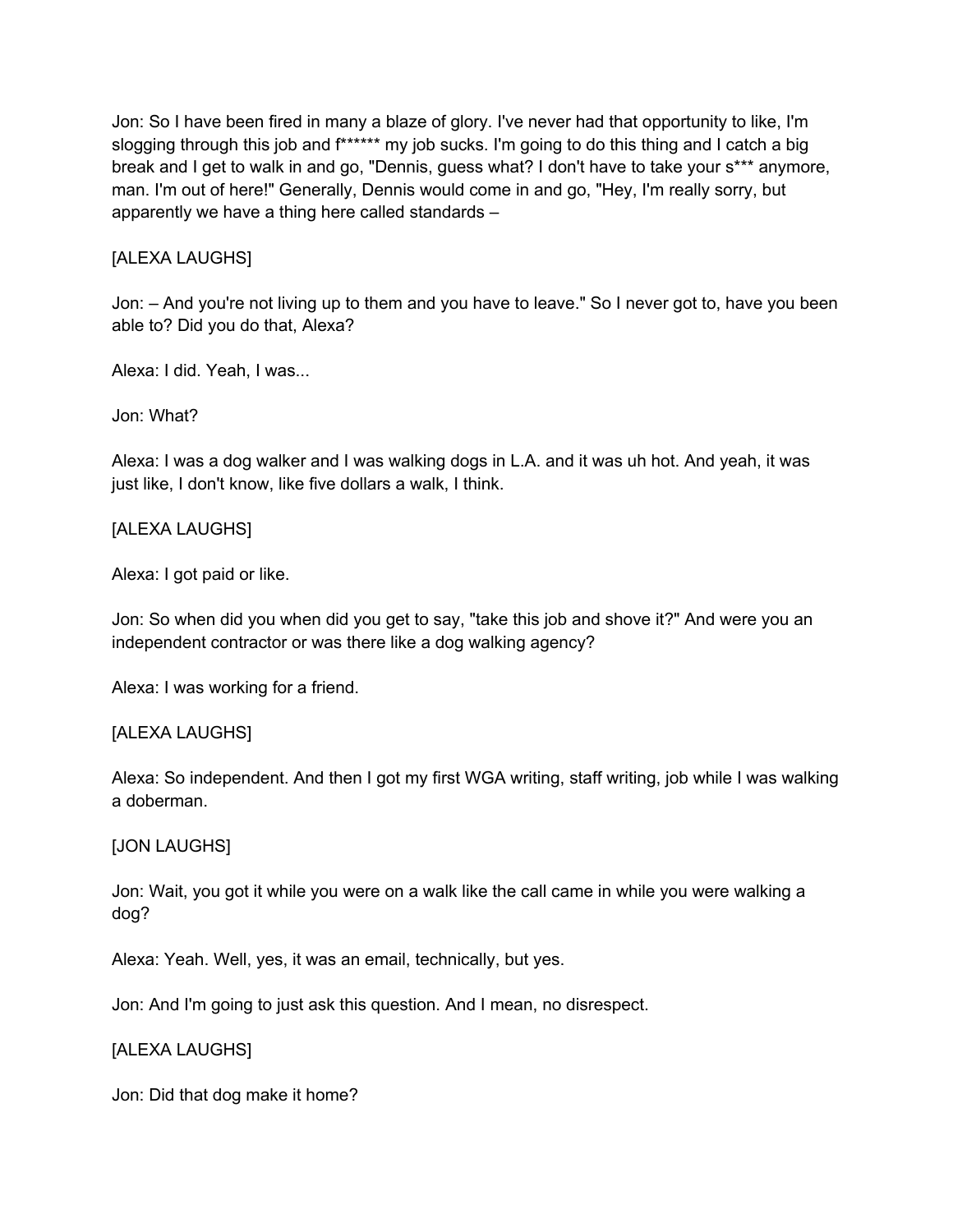### [ALEXA LAUGHS]

Alexa: You're free!

[JON LAUGHS]

Alexa: As soon as I got that email, I stopped picking up any poop.

Jon: Oh, really?

Alexa: I know which is not cool. I know it's not cool.

Jon: It's but it's very understandable. And did you immediately and did you say to your friend, "I'm sorry, it's over?"

Alexa: Yeah.

Jon: And are you still friends?

Alexa: Um, you know, we follow each other.

Jon: Okay, that's a no.That's a no.

[ALEXA LAUGHS]

Jon: Henrik, what about you?

Henrik: Um yeah, this is my first job and I had to quit the job that I was doing. And also it was pandemic, it was a series of emails.

Jon: Take this job and zoom it!

[ALEXA LAUGHS]

Henrik: Yeah shove it up your zoom hole. Everyone there was very nice and was really supportive of me. So now I told them they were really happy for me and and then I left.

Jon: That doesn't sound like work.

Henrik: It's not satisfying. I mean, it was it was still really satisfying because I was like, I don't want to do this forever.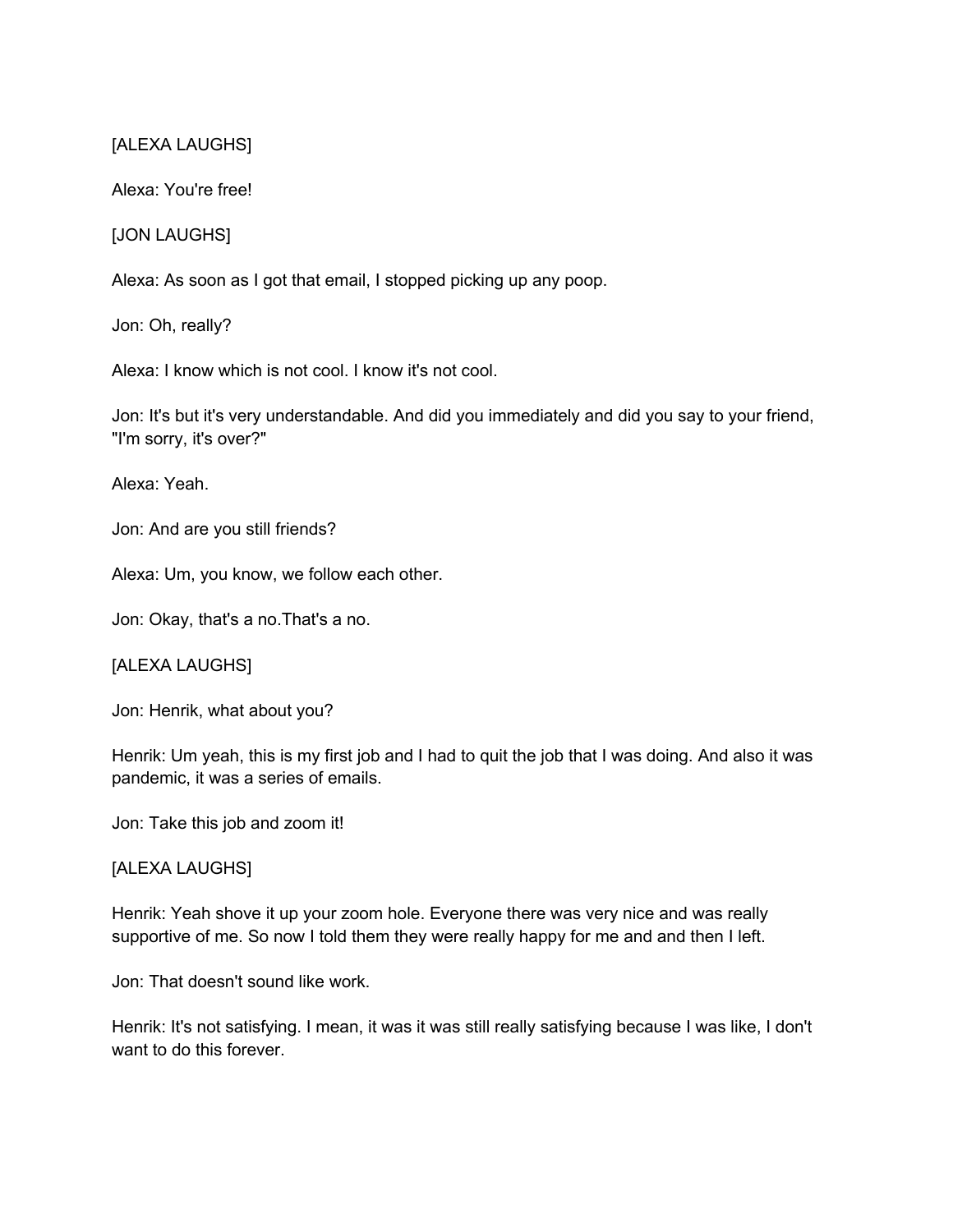Jon: Right. I remember quitting the job that I quit to do comedy full time. I actually was making more money doing that job, so it's not like I quit because I got a better financial opportunity. I was bartending day bartending in a Mexican restaurant in the village called Panchito's, and I finally decided, you know, the Comedy Cellar, which is right up the street, would put me on every night as the last guy, so I would finish my shift at the Mexican restaurant. They would make me some food, I would eat there. Then I would go perform at 2:00 in the morning at the Comedy Cellar, and they would give you a plate of food. So I was basically performing for sustenance. But I finally decided, I'm, you know, I'm going to quit, but I was probably pulling in a pretty sweet 400, maybe 500 a week bartending. And I quit to pull in a sweet 125 to around 160. I'm not the smartest financial mind you'll run across.

# [ALEXA LAUGHS]

Alexa: Were you, did you have a like a room to live in at this time or?

Jon: I lived in a room. Unfortunately, another gentleman also lived in that room.

## [ALEXA LAUGHS]

Alexa: That's tough.

Henrik: Mm-Hmm.

Jon: You know, like in dorm rooms, sometimes they build like a little loft bed. So he lived in the room room and I lived in the little loft, uh, bed. And I think the one word that comes to mind is glamor.

## [ALEXA LAUGHS]

Henrik: Yes.

Alexa: Sophistication.

Henrik: I was gonna say sort of like a prince in a fancy little nest.

Jon: You know what? That's exactly how I viewed it. I would climb up at night. He worked during the day and I worked at night. So when I would come in at 3:00 or 4:00 in the morning, I would have to clamor in quite slowly and creep like on tippy toes. And then when he would wake up, he wouldn't give a f\*\*\*. You know, it kind of. It's interesting because it really didn't f\*\*\*\*\*\* matter. Like, I couldn't believe how happy I was –

Henrik: Mm hmm.

Jon: – To just do comedy.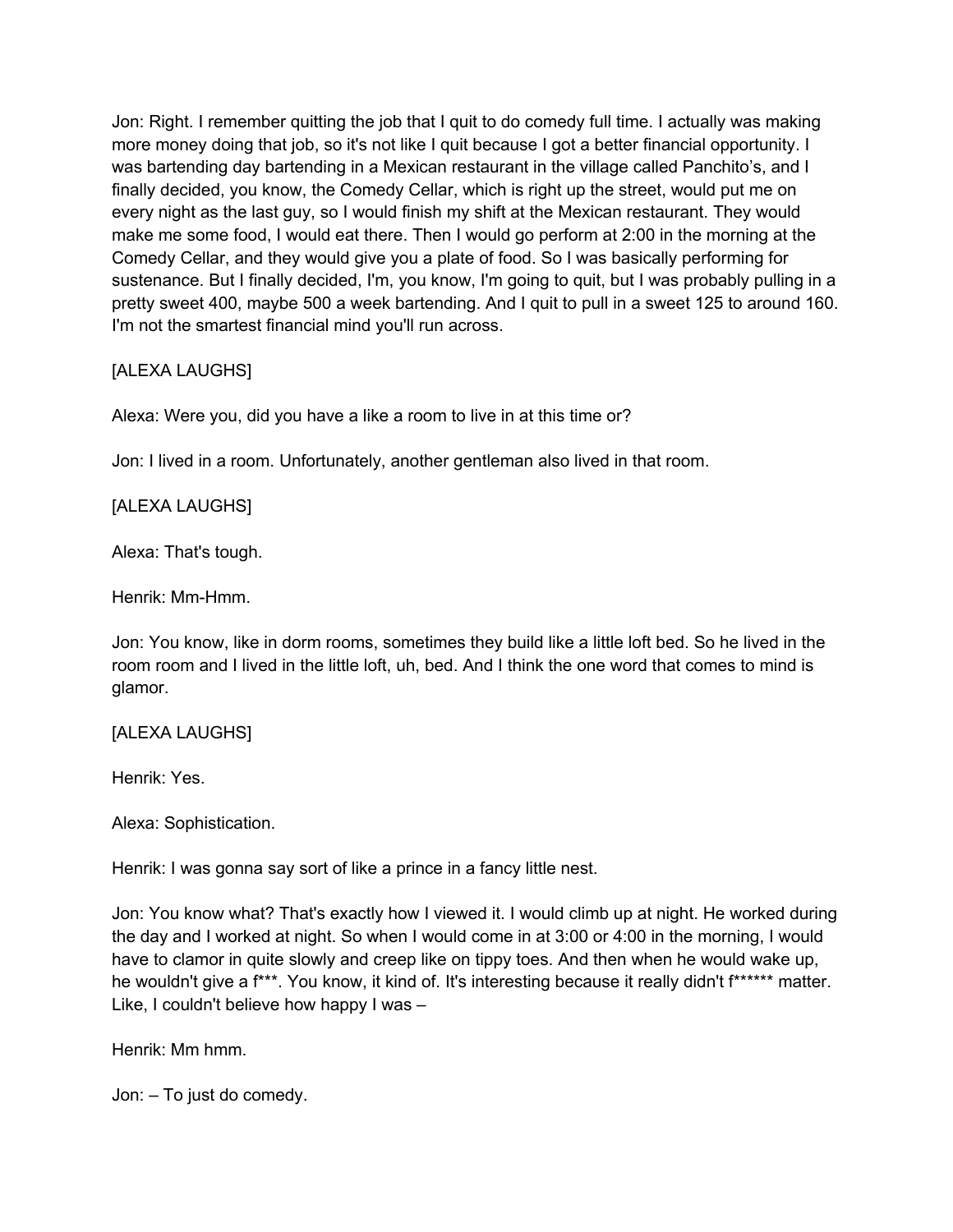### Alexa: Wow.

Jon: It was, it was the best, even though it was certainly a struggle. Speaking of struggle, we made an episode about the economy. I know, huge topic. The focus of the episode, basically, when it comes to giving workers and people bailouts, child care, better wages, things that make it possible for them to live normal lives. That's called socialism, so that the country is afraid of it and ensures it can never happen. But here's the thing, we're already a socialist country! We bail out corporations all the f\*\*\*\*\*\* time. If socialism is giving a free hand out to everyone, corporations are the ones getting it. And then the workers are left to suffer as the corporations, you know, they dine out on that sweet, sweet government cheese, which, by the way, you made and pay for. And last week on the podcast, we spoke to JPMorgan Chase CEO Jamie Dimon about our economy and this strange dichotomy and how much the economy favors corporations over the investor class. And you guys aren't gonna believe this, so, so he disagreed with me. Me, world renowned economist… guy who worked at the Comedy Cellar. So, you know, I explained to him, because you have to explain to sometimes to the head of JPMorgan Chase, "You're wrong. You're just completely wrong about finance." And he said, "I'm pretty sure you were just a f\*\*\*\*\*\* bartender in the village at Panchito's." And I was like, "All right, if you want to go credentials, sure, that's right."

### [ALEXA LAUGHS]

Jon: For those who haven't listened, here's the gist of the interview.

## [CASSETTE SOUND EFFECT]

[PODCAST INTERVIEW CLIP]

### **Interview with Jamie Dimon**

Jon: So what am I diagnosing wrong?

Jamie: Well, the whole thing, you know, here we have a disagreement here.

## [JAMIE LAUGHS]

Jamie: Yeah, but you're wrong.

Jon: What?

Jamie: That is not factual. Jon, you're just too simplistic. I just think is a is a false argument. But you're pointing out a lot of things, I agree with you. I just don't agree with what you say is the solution. And I totally disagree. We obviously have a disagreement. We're disagreeing on a few points.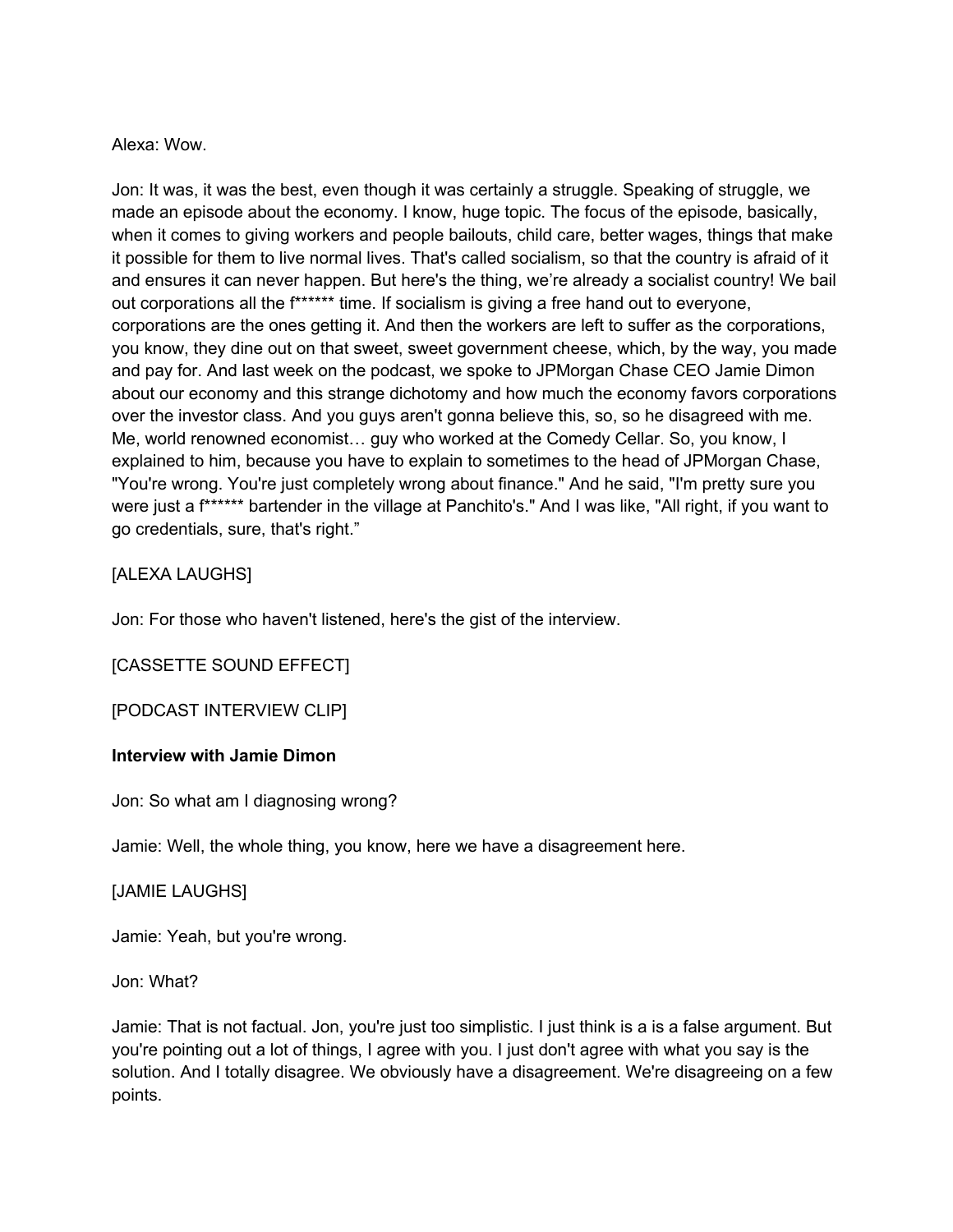Jon: Right.

Jamie: Which I think I'm right about.

### [CASSETTE SOUND EFFECT]

Jon: So today, we're going to speak with former Federal Reserve economist Claudia Sahm, and she is an economist. She knows these things. I actually discovered her, I read a Politico article about her work and her passion for dunking on Larry Summers, which is something that we both share. I thought that Claudia would be the exact right person to talk to following my conversation with Jamie Dimon to find out, "Really, am I that wrong?" Claudia is going to explain why maybe that's not so much the case. So take a listen.

### [MUSIC CUE]

### **Interview with Claudia Sahm**

Jon: Hello. I am talking now to Claudia Sahm, thank you so much for joining us, Claudia. You are -- you worked at the Federal Reserve, yes?

Claudia: Yes, I did. Yep.

Jon: You have a Ph.D., a masters, a certificate of authorship. You have a blue ribbon in macroeconomics.

Claudia: That's a kind way to put it. I've done a lot in macro policy. I've also done a lot of studying households, you know, so I don't look just at the top line numbers.

### [CLAUDIA LAUGHS]

Jon: We spoke with Jamie Dimon, who runs a small mom and pop –

### [CLAUDIA LAUGHS]

Jon: – Financial institution known as JP Morgan Chase. And basically, the premise of all this is that we don't live in a free market economy, that it's kind of a ruse, that it's a myth that's been sold to the American public to give them the idea that whatever the economic outcomes are in this country, it is the natural order of things. The system is a free market and a free market, all it is is your actions determine where you're at. And my position is that actually it's not a free market, the government intervenes all the time on behalf of investors and corporations, and everything is rigged against labor and for the investor class. And Jamie Dimon made an interesting point, which was, "you don't know what you're talking about, Jon."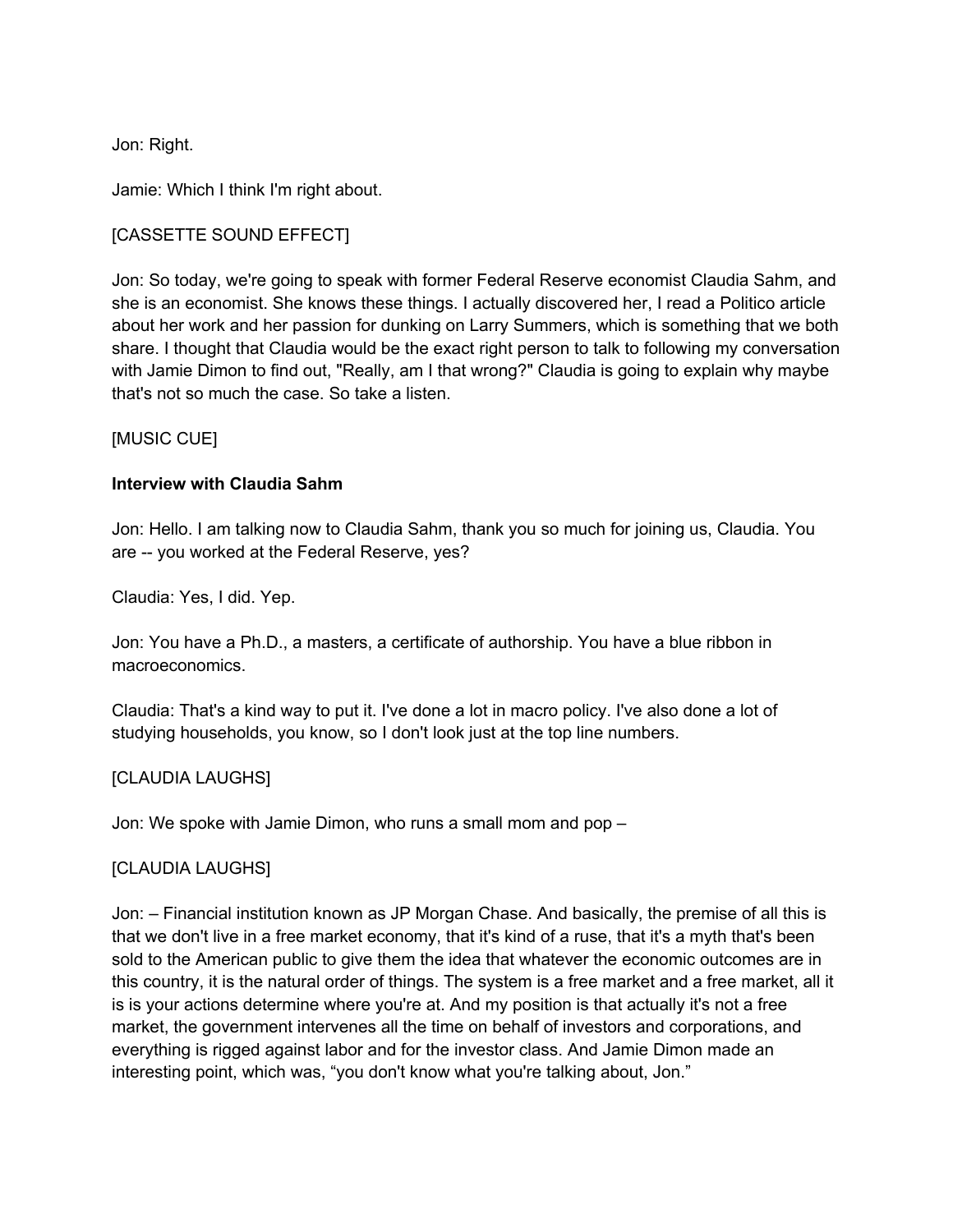## [CLAUDIA LAUGHS]

Jon: "I'm an expert and you are not an expert." So therefore, I believe, and I'm paraphrasing here, "Shut up." Claudia, you are an expert.

## Claudia: Yep.

Jon: Okay, so you're going to help me out here. And next time I talk to him, I'm going to have you sitting next to me. What is your position on that we live in a free market economy that we are a free market capitalist society and that it's in any way a level playing field between labor and the investor class.

Claudia: Well, the first thing I would say is that the worst thing that experts can do is tell other people they don't know what they're talking about. I mean, that's true for any of us, whether you're running a business or you are advising on economic policy. A big part of my job, my mission is to listen to other people, particularly those that are affected. I understand the conversation about free market economy. Most of the developed world has one. They come in lots of different flavors and shapes and varieties. I'm an economist, I think markets are good. I do think we should give people an opportunity to make their own choices, live their lives. I think sometimes government gets a little too involved. We need to let people do what they want to do with their lives within boundaries. Frankly, the system is not set up for many people to realize those dreams. It's a massively unequal economy, it's a massively unequal world. I mean, you know, the United States has certain privileges. And what was really heartbreaking was to hear Jamie say over and over again, "Yes. Let's -- we need to solve this. We need to make it better."

## [CASSETTE SOUND EFFECT]

Jamie: We want to fix the inner city schools. We want to have proper immigration systems. Again, I think it's fixable, it should be fixed. That stuff is terrible and it needs to be fixed. It needs to be fixed. You know.

## [CASSETTE SOUND EFFECT]

Claudia: And it's like, you know what, that time was a long time ago. I don't question whether he is legitimate in this, and I think his company has done some good things and, but like, I'm really impatient, like we're not making progress.

Jon: Maybe their intentions are are positive, but they're not neutral in this. They lobby Congress. The powerful interests at JPMorgan and not just them, but all other corporate entities have the ear and the wallets of the political class.

Claudia: Right.

Jon: And so in what way are they actually fulfilling any of that intention?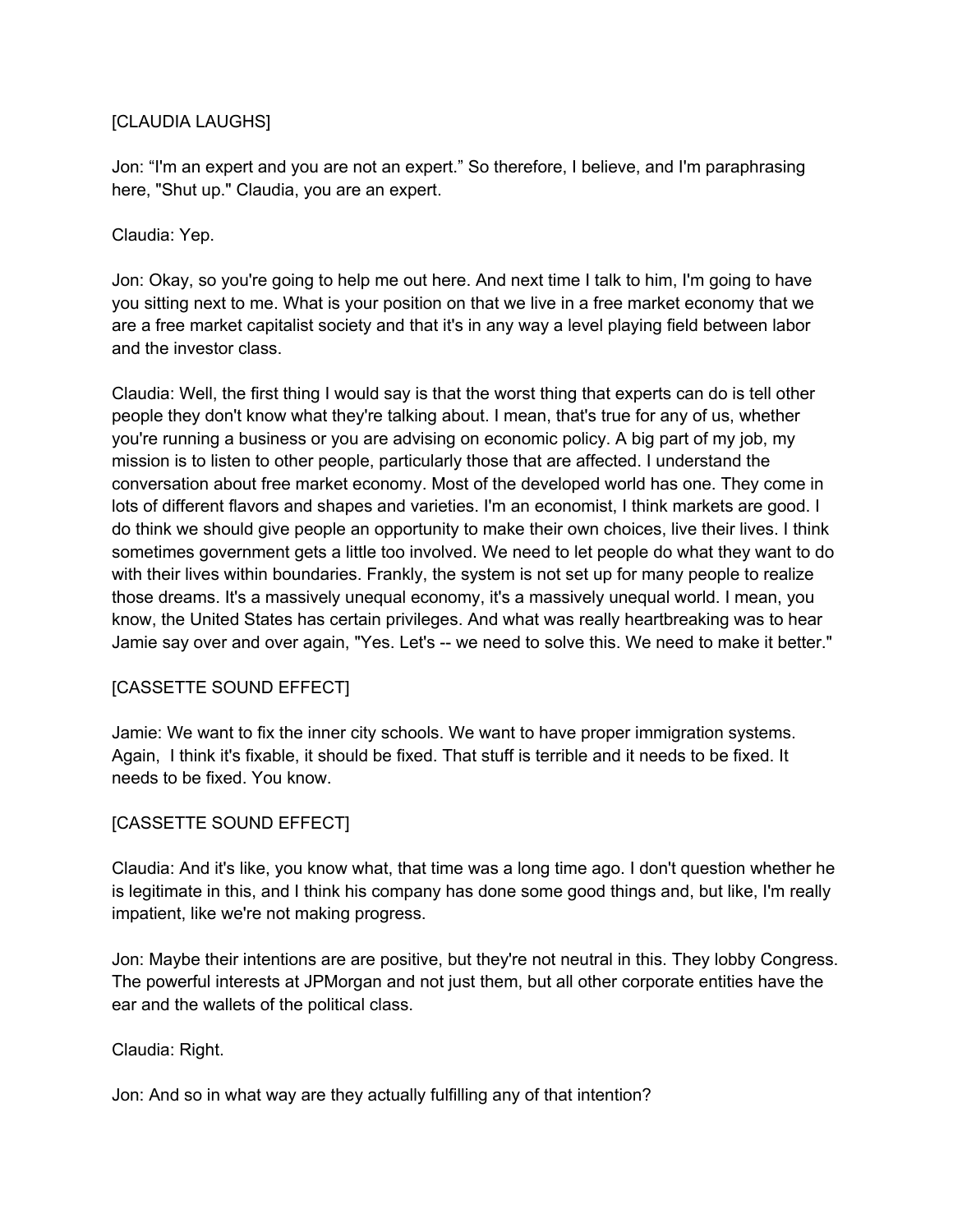Claudia: Right, so one aspect of a market economy is that private businesses pursue profits. So the idea that they are going to put people and goodwill ahead of their profits is that's not how businesses work –

Jon: Right.

Claudia: – Right. So and it matters. Priorities matter. It matters what you lobby for first, not last. And it goes well beyond the banks. Right, so the Federal Reserve publishes statistics on wealth across households. In the middle of this year in the midst of a crisis –

Jon: Mm-Hmm.

Claudia – The top one percent of households held \$43 trillion. The bottom 50 percent, three trillion.

Jon: Whoa.

Claudia: Right. So, and this has gotten worse over decades.

Jon: Right, that's not a market economy functioning in a healthy way.

Claudia: Right, the United States stands out, we excel at inequality. We excel at the ratio of CEO pay to the front line workers. It's gotten worse. And power matters. Money is power. Money speaks in Washington across the political spectrum. We have to acknowledge that there's too much power in the hands of certain people. Jamie Dimon and his peers have a lot of power. And putting that in individuals asking them to do the right thing, asking them to put a profit motive ahead. That is such a big risk. It's a gamble that has not paid off for the American people.

Jon: My point to him, and I think it was, and I think he tried to go reductive on me every time I tried to bring it up was, we have favored in the investor class over the labor class through policy at the Fed level, through monetary policy through the legislative, through the way that we stimulate, you know, every administration is going to stimulate the economy. A dollar invested into a corporation doesn't come back to us in the same way that a dollar invested in labor or in a person would. And how do we rebalance it or even get people to admit that it's tilted in that way? Because he kept saying to me, "All you want to do is raise corporate taxes," and I keep saying, "No, that's not all I want." I think we need to rebalance –

Claudia: The model's broken.

Jon: – Right.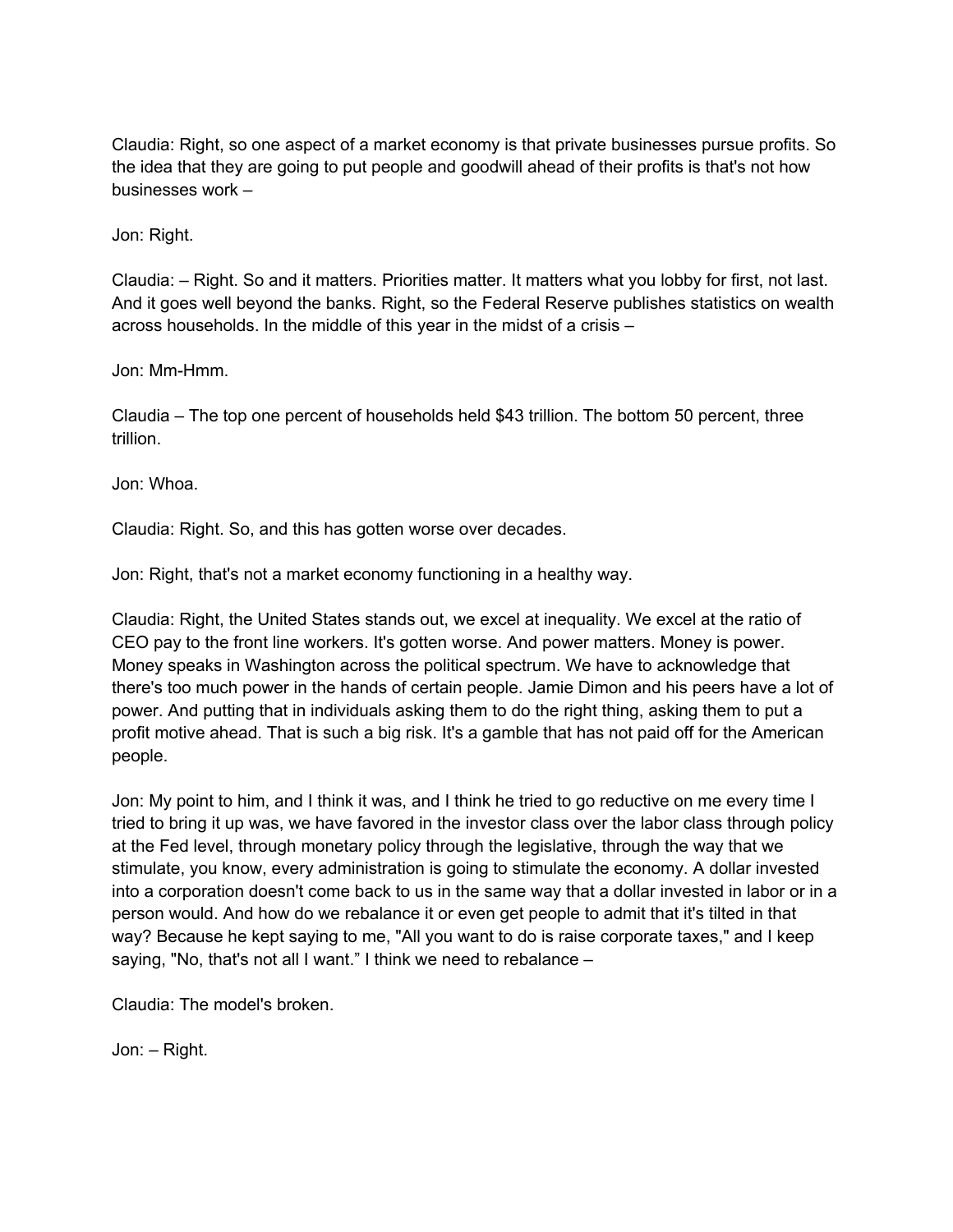Claudia: And the problem right now is getting the people who have the power to admit, just to admit there's a problem, right? And to admit that their solutions have not worked.

Jon: Right.

Claudia: Right. It's not enough to piddle around the edges, do some corporate events, have, you know, splashy slogans. Good intentions are not enough. Let's really think hard about how we solve this. The government has to lead. They have to lead, not follow corporate interests, not follow the investor class. They have to step back. I see a lot of hope. There were some very good things that were done in this crisis.

Jon: Wait, I'm sorry, I just heard you say, "I see a lot of hope.".

Claudia: Yeah. Well –

Jon: The hairs just went up on my arm for a second. "Hope!" I haven't heard that in a while. All right. Let me hear it. Let me hear it.

Claudia: The model's broken, but we have seen evidence of how we can put it aside and do better. The very, very silver, thin silver lining of this crisis is that we are experiencing a sea change in fiscal policy and in monetary policy, in the COVID crisis, which was an immense crisis. Both administrations came together and really went to bat for the people. Within a year, three stimulus checks went to families. \$11,400 for a family of four. That is almost 20% of median family income. That's 25% of black family median income. That was huge. And it was cash. We said, you go do what you need to do for your family. The top 20% by income didn't get it. They didn't need it. But wow, that was big. Five trillion dollars within a year. That's real money. Even in a \$20 trillion economy, that's real money. And so we could do more.

Jon: I think they pretend that they haven't pumped \$5 trillion into the corporate economy. I mean, there's zero percent interest at the Fed that can be borrowed by these large financial institutions. The Fed buys up bonds and treasuries and continues to inflate artificially stock prices. The monetary policy is cut corporate tax rates and subsidize large corporations with billions of dollars. But somehow, in the crisis, it was still considered, and I think they still view it this way as an entitlement and unsustainable that giving direct money to people is not morally sound and is not sustainable. When what you saw is, it's way more efficient. The growth that we saw in the economy from that did so much more good. Is that reasonable to say?

Claudia: So we've learned a lot in the last decade since the Great Recession as to what works and what doesn't work.

Jon: Mm-Hmm.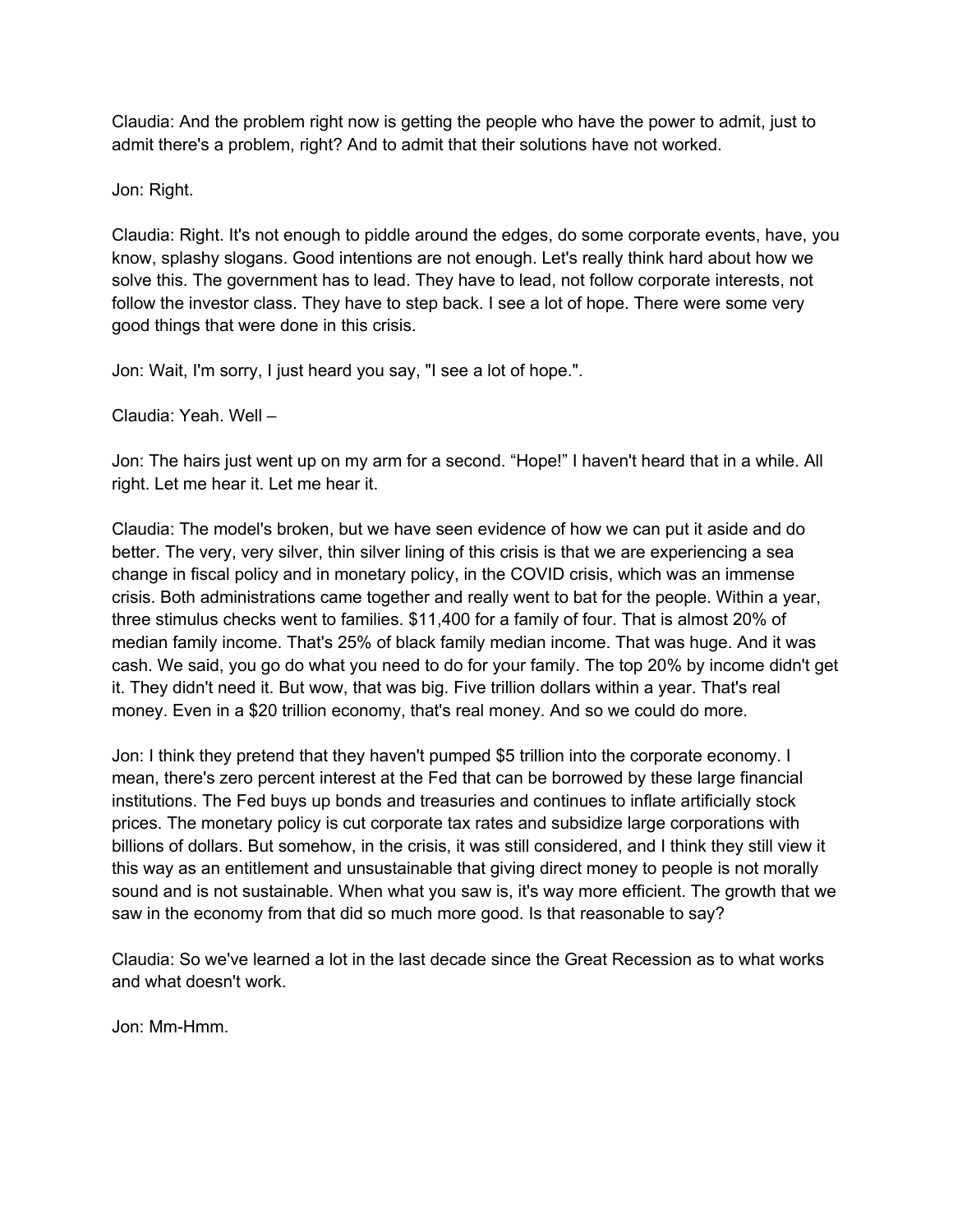Claudia: And what we're seeing, there is not trickle down like it, just or if it trickles, it trickles from the one percent to the five percent at the top, right? Like, we're not seeing it down at the bottom. Most Americans are not seeing it.

### Jon: Right.

Claudia: At the end of the day, it hurts all of us. We have gone through a decade of low productivity growth. Low incomes are not growing and that's like total incomes, right? Like, we are being held back by the fact that we are holding back hundreds of millions of people.

### Jon: Mm-hmm.

Claudia: Right? So it's in everybody's interest to do something different.

Jon: Honestly, everything that you're saying makes total sense, but when I tried to say that and obviously I didn't articulate it as –

### [JON LAUGHS]

Jon: – Eloquently or as as clearly as you are, but, I felt like all Jamie kept saying was, "No, no, no, no, no, that's too simple." You know, it was it was a little bit of an eye roll.

Claudia: The old guard fights back. I mean, honestly, someone who has more money than I could even imagine, is he really going to say, "The system's broken and it's given everything to the rich people?"

### Jon: Right.

Claudia: And it's a mindset. I mean, one of the things that you all talked about that I think is a bad direction for us to even debate is using taxes to pay for the investments. Interest rates, the rate at which the government borrows is so low. It has fallen for a decade. I mean, frankly, private markets are begging the government to do investments. The world is begging the United States to do investments. The the --

Jon: What would you have them invest in, Claudia?

Claudia: The infrastructure package, that is, you know, we need the physical investments. I mean, that is only a half a trillion extra in spending. The other half was already, that is for a 10 year period. That's nothing. And then --

Jon: How would you pay for it if not through taxes?

Claudia: Just borrow the money, just deficit spending –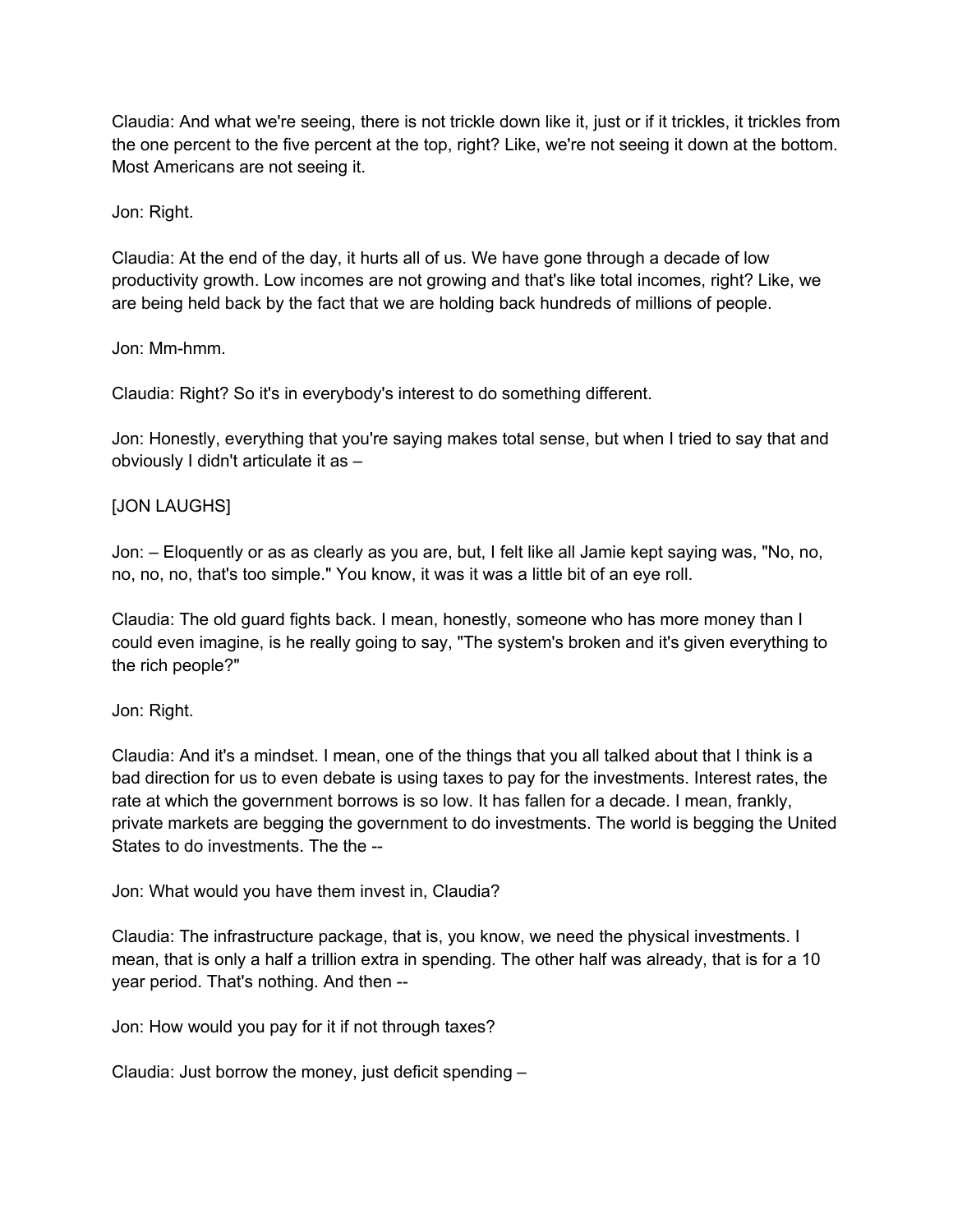Jon: Oh, that'd be a huge sea change.

Claudia: – That is. And that five trillion, last year, that was all deficit spending. And you know what? Interest rates did not shoot up. Interest rates are really low, but I think there is a separate conversation about equity in the tax system.

Jon: You've got an entrenched class in perpetual poverty. How do you run an economy like that? Claudia, I really think that you're on to something, though, that is changing the conversation from this idea that we can still be a responsible country and deficit spend. And that's what I really want to hone in on, because I think that that feels like the the sea change to me. In Washington, the conversation is always if you deficit spend, it's irresponsible and you are passing down a boulder to generations to come that are going to have to climb out of that debt. But how do you change the conversation about deficit spending so that they can't use their "this is irresponsible" talking points. What is the benefit of it and how do we uh, and how do we keep that from being irresponsible and when would it be irresponsible?

Claudia: It's irresponsible. It is morally bankrupt that we are the richest country in the world and we have children living in deep poverty.

### Jon: Right.

Claudia: I heard once early in the crisis COVID compared to our dress rehearsal for climate change disasters. I'm not feeling good about this, right? It's not responsible to look major problems in the eye; inequalities, structural, things that are coming at us and say, "Oh, but the debt to GDP ratio is too high." Right? So I think we have to change the conversation about what's responsible. Let's keep some perspective. Like, there's been a lot of talk about inflation right now, and it shows we did too much. And it's like, look up. Consumers spending the things they were able to buy, like people weren't able to provide for their families. It's gone up even more. We gave cash to people that helps people, right, so we get so focused on the same old tropes. And yet there are people who are calling into question and frankly, reality is on their side. Right? The interest rates did not explode. What is happening with inflation right now is because we were unable to get people vaccinated around the world. So we can see that and we can solve that problem.

Jon: You're saying that's a supply chain issue because demand has shot up, but the supply has not been able to keep up with it, so that's why prices have have gone the way they've gone.

Claudia: I mean we shut the lights down on the global economy. It's just like if you shut a machine off, it does not reboot with a flip of the switch like and things can go kind of haywire. We're going to get through this. But like we have to focus on the next 10 years and that's what Congress is debating now. What the Federal Reserve does in the next year is completely beside the point. It's the next 10 years. The conversation is opened up. There are – like the old guard is being asked questions and the Biden administration has like, sometimes they do the right things, sometimes they totally do the wrong thing.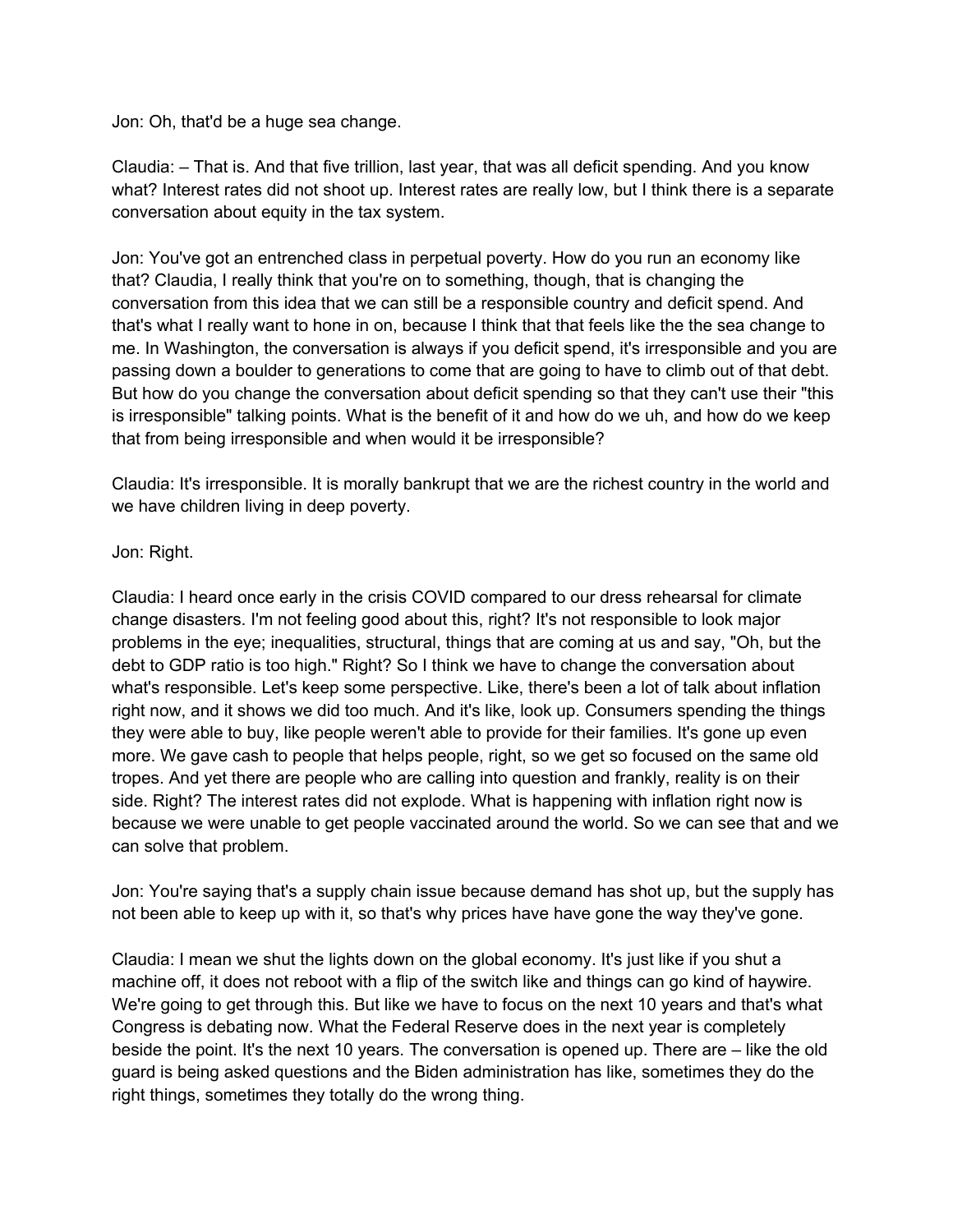Jon: So what would you consider the wrong thing and what would you consider the right thing?

Claudia: So one example that was deeply disconcerting was the way that the Biden administration walked away from the unemployed in this crisis. There had been a lot of, there were generous support helping people stay at home. And then this summer, Republican governors started to say, "Oh, labor shortages, jobs and –"

Jon: Right, everybody's coasting on that sweet, sweet government coin. And therefore, they don't want to work at all. Rather than thinking, how do you make your job pay a wage that's not equal to your unemployment check?

Claudia: Right, when 20 percent of Americans are unemployed, fine give them money. When it gets down to the 10 percent, the five percent when they're black and brown, then all of a sudden it becomes they're lazy. And the administration --

Jon: Right.

Claudia: Just stood by. They didn't even use the bully pulpit. They didn't try to extend the benefits. The long term unemployed were left to the side because the business lobby got loud.

Jon: Even in the states that cut off that unemployment benefit, it didn't drive workers back.

Claudia: Yeah, I mean, some people came back, people were coming back anyways. What we do know is it created an immense amount of hardship for families that went from getting money that it went away. What happened this summer where we just pulled the rug out from under them. There is like there is no economic argument for doing that and it hurt people, we know that. Whatever it did to payroll employment is kind of beside the point –

Jon: Right.

Claudia: – And there were so many other things we could have done.

Jon: Are we looking at all the wrong measures, Claudia? Are we judging our economy by all the wrong measures? What are the metrics of the economy that you would say point to the health and sustainability of an economy?

Claudia: Yeah, so I love all data.

Claudia Like this is how I was trained –

[JON LAUGHS]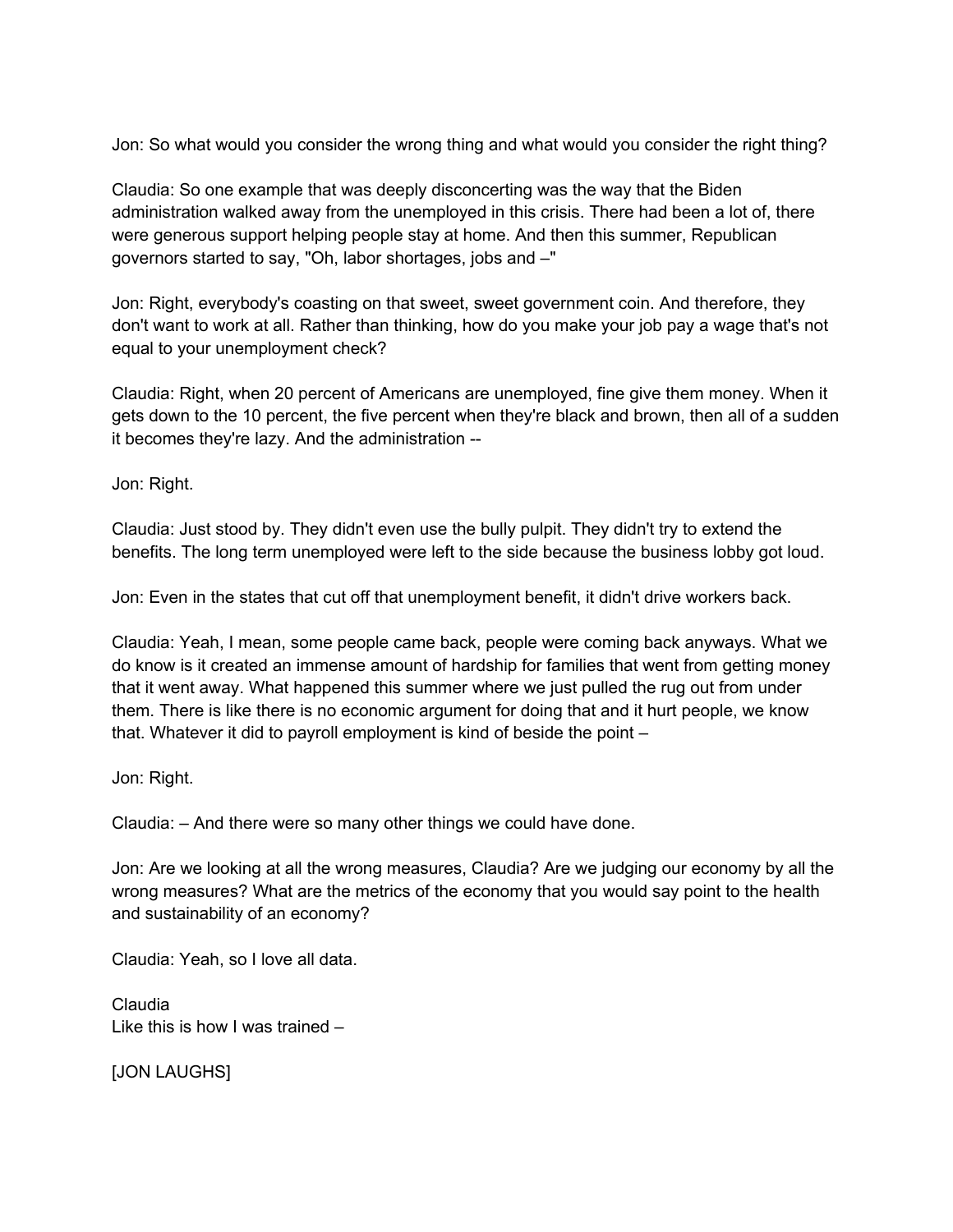Claudia: – I was trained --

Jon: You can't admit that publicly.

Claudia: I was trained at the Fed, that the way we advise policymakers is we go look at the facts.

Jon: Right.

Claudia: I think I am unusual in my approach to economic policy is, I believe talking to people one on one is one of the most important facts that we bring in because a lot of times when we look at the aggregate data, macro economists, we forget there are millions of people behind those numbers. There are lives under those numbers. And in the aggregate data, the GDP, the inflation, it's tough, right? Because you just see a number, the aggregate numbers, they are particularly problematic because they're just adding it all up.

### Jon: Mm hmm.

Claudia: Elon Musk counts a lot more in total compensation than any of us, right? And for the low wage worker, you can have tens of millions of them, and they don't look like anything in those numbers. One thing that has been absolutely clear in this crisis is we do not have one economy. If you look at the labor market, not only do we have an uneven recovery, we just had an uneven existence for workers for a long time and because COVID amplified so many of our structural problems.

### Jon: Mm-Hmm.

Claudia: They were always there, but if you actually look under the hood of the data and a lot of people don't, but if you look at it, it's screaming in your face.

Jon: There's no question that a lot of the people in the economic policy community are cloistered. When I spoke with Secretary of the Treasury, Janet Yellen, you know, and I always had a big problem with how much the Fed backstops corporations, especially in a crisis, you know, in the trillions that they pour down the gullet of these large financial institutions. And her point is, "Oh, but you know, we need to have liquidity in the system and we need to save it. It's good for people."

### [CASSETTE SOUND EFFECT]

### [INTERVIEW CLIP]

Janet Yellen: The Fed has a responsibility to make sure that our financial system functions, and if credit dries up, those who are going to feel it most acutely are America's workers. And so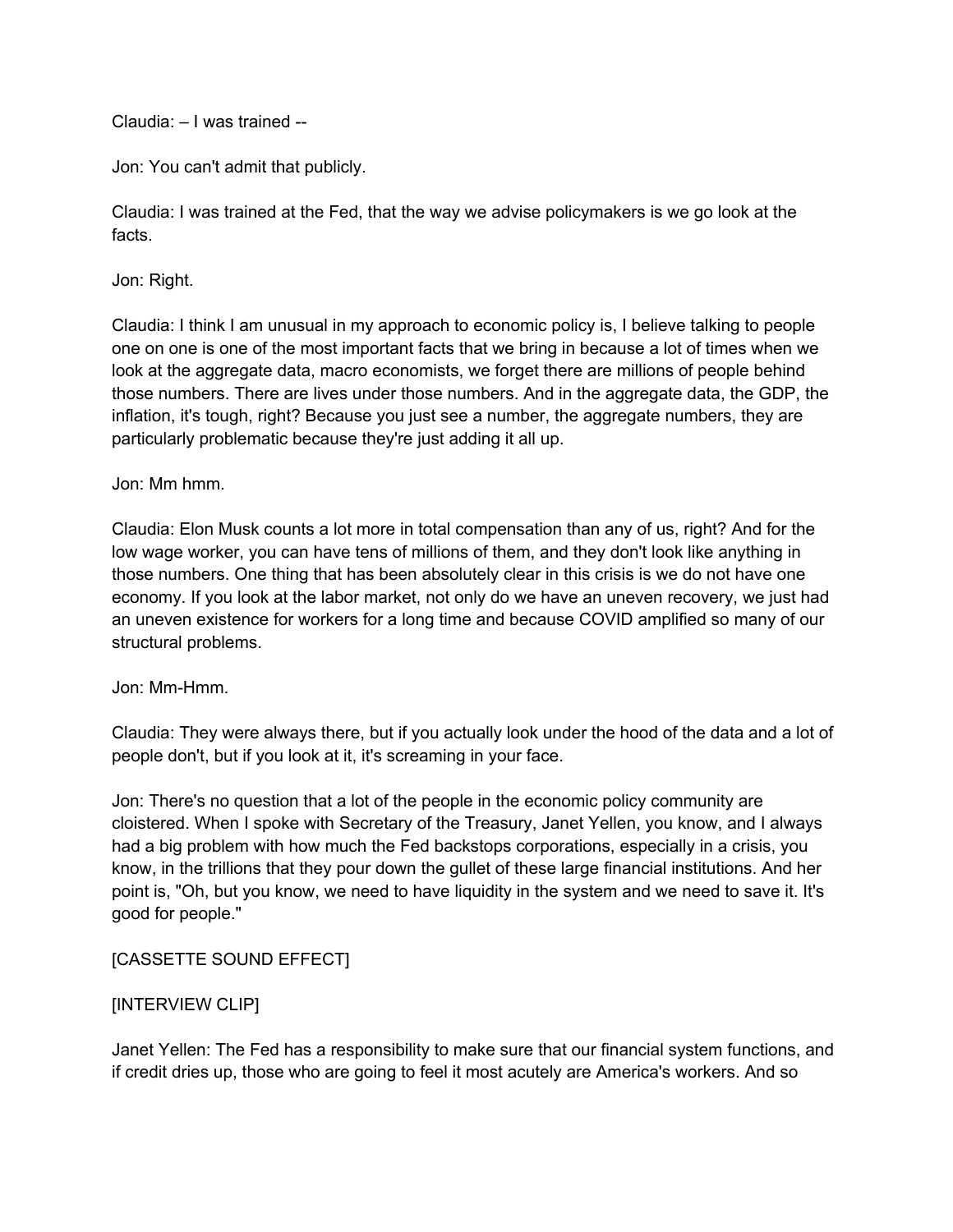when the Fed lends to corporations or to non-banks, it is doing so to protect the jobs and livelihoods in very rare situations of Americans.

Jon: Maybe that's the disconnect, though, because I think for people, they would view it as, "Well if I'm going to lose my house, that's a crisis." You know, American workers may feel like if you intervene for me, they call it socialism, but if you intervene for corporations, that's just free market capitalism, because if we don't do that, you'll suffer. And then they say, "But I'm suffering, why can't you help me?"

# [CASSETTE SOUND EFFECT]

Jon: So why won't the Fed back stop their crisis? And I think part of the reason is the only access that people who work at the Fed have or people that work in economic policy have are other economists and other financial people and not actual people.

Claudia: Yeah it's actually worse than that.

Jon: Really?

Claudia: Yeah. So, because --

Jon: Go on.

Claudia: Among the economics profession, we don't represent the people of this country.

Jon: You're talking about demographics.

Claudia: Demographic, lived experience. I mean, just on every dimension. So as one example, I worked at the Federal Reserve through the crisis, the recovery. There are 400 PhD economists that inform, you know, economic policy financial markets. When I left, there was one black woman and she retired. The Fed has a maximum employment mandate along with price stability. The people who are the last ones to get across the finish line, they're not in the building.

Jon: No voice at the table.

Claudia: They have no voice at the table. This is not unique to the Fed. Like, I spent a lot of time after the crisis trying to figure out in 2008, how did we miss it? I look around my colleagues, we care so much. We work so hard. We look at all this data. How did we miss it? Not just the crises, but the recovery was so slow and I started to believe and I think Janet has talked about this too. Our blind spots in part come from the fact that we don't understand the world because we don't come from all the parts of it.

Jon: Right.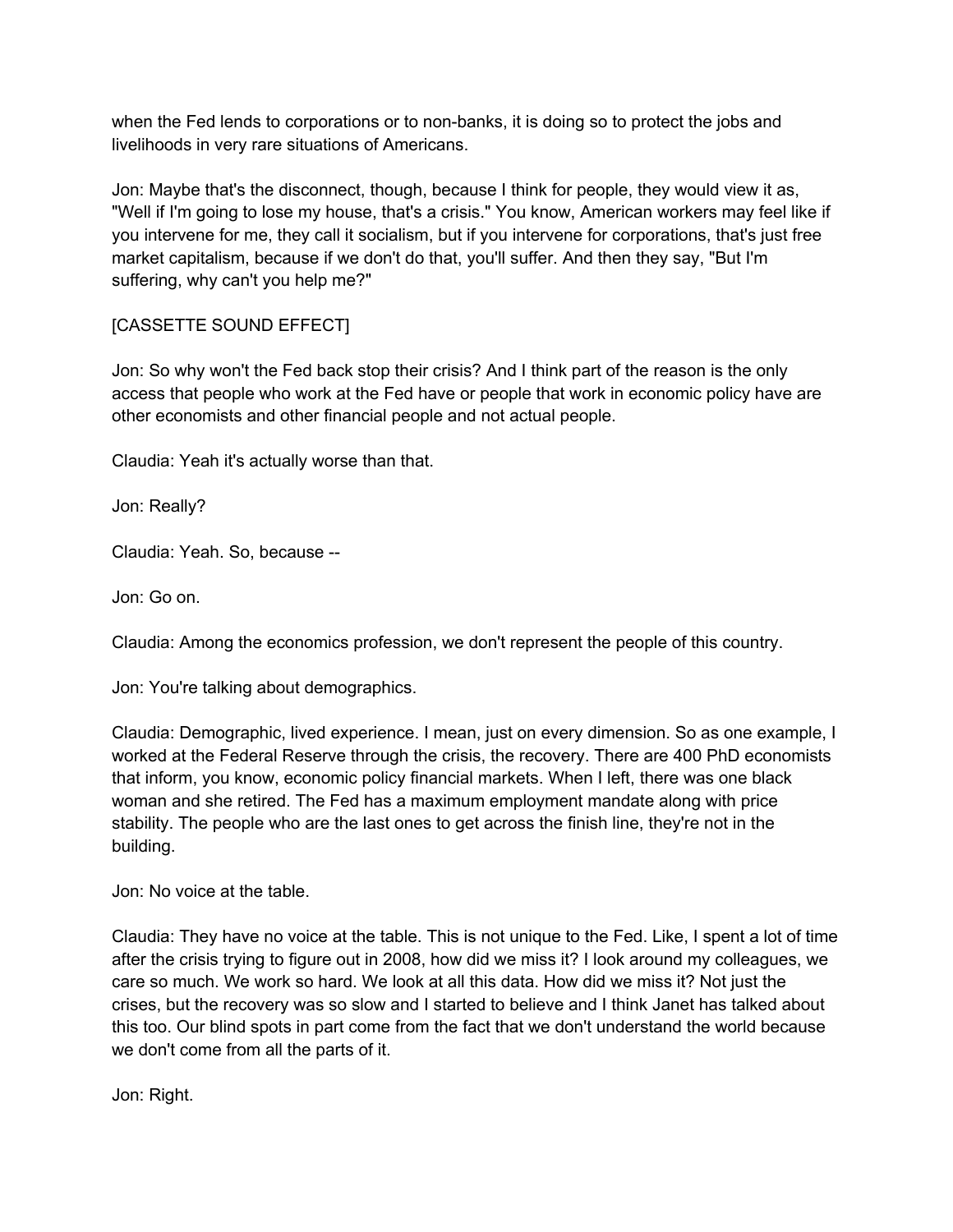Claudia: So the Fed has done a lot of introspection. Janet kicked off big programs to change it. The Fed has embarked on a new – they've really tried to elevate their maximum employment mandate. They have a long way to go, but they have a lot of pushback. I mean, we have outside people like Larry Summers, who has advised the Clinton administration, the Obama administration.

Jon: I mean, my feelings about Larry Summers. He's the worst.

Claudia: He's the -- He's the leader of the economics profession.

Jon: The worst.

Claudia: And what he did is he called out the Fed for being woke.

### [JON LAUGHS]

Claudia: I mean, it's offensive. It's offensive to use that term and being overly concerned about social issues and not inflation. I mean, I really kind of lost it. That's a symptom of the system fighting back.

Jon: You know, look, think of it as revolution insurance. You know, if we don't in some way fundamentally find a way to reform the type of capitalism that we practice here, it's not going to last. What's going to lead to things like socialism is an utter collapse –

## [CLAUDIA LAUGHS]

Jon: – And failure of the system.

Claudia: We certainly have seen issues like populism and people not trusting policymakers, not trusting the facts. Like this, this comes out of a deep disappointment and a disconnect of Washington and the corporate elites of the people. I mean, I grew up in Indiana on a hog farm. Like, Washington, D.C. is not my natural habitat. And and I get it like I get a --

Jon: \*\*inaudible\*\* They had a hog farm. There's some similarities there.

## [JON LAUGHS]

Claudia: – Yeah. Well, I mean, I grew up shoveling hog s\*\*\* in the summer. It's been a very good life skill, very macro.

Jon: There you go. You know, you've identified, I think, a lot of the corruption in this system and a lot of the systemic issues. So now I'm going to say, all right, so what do you got for answers? What do you got? What's going to help rebalance this and what's possible? You said the one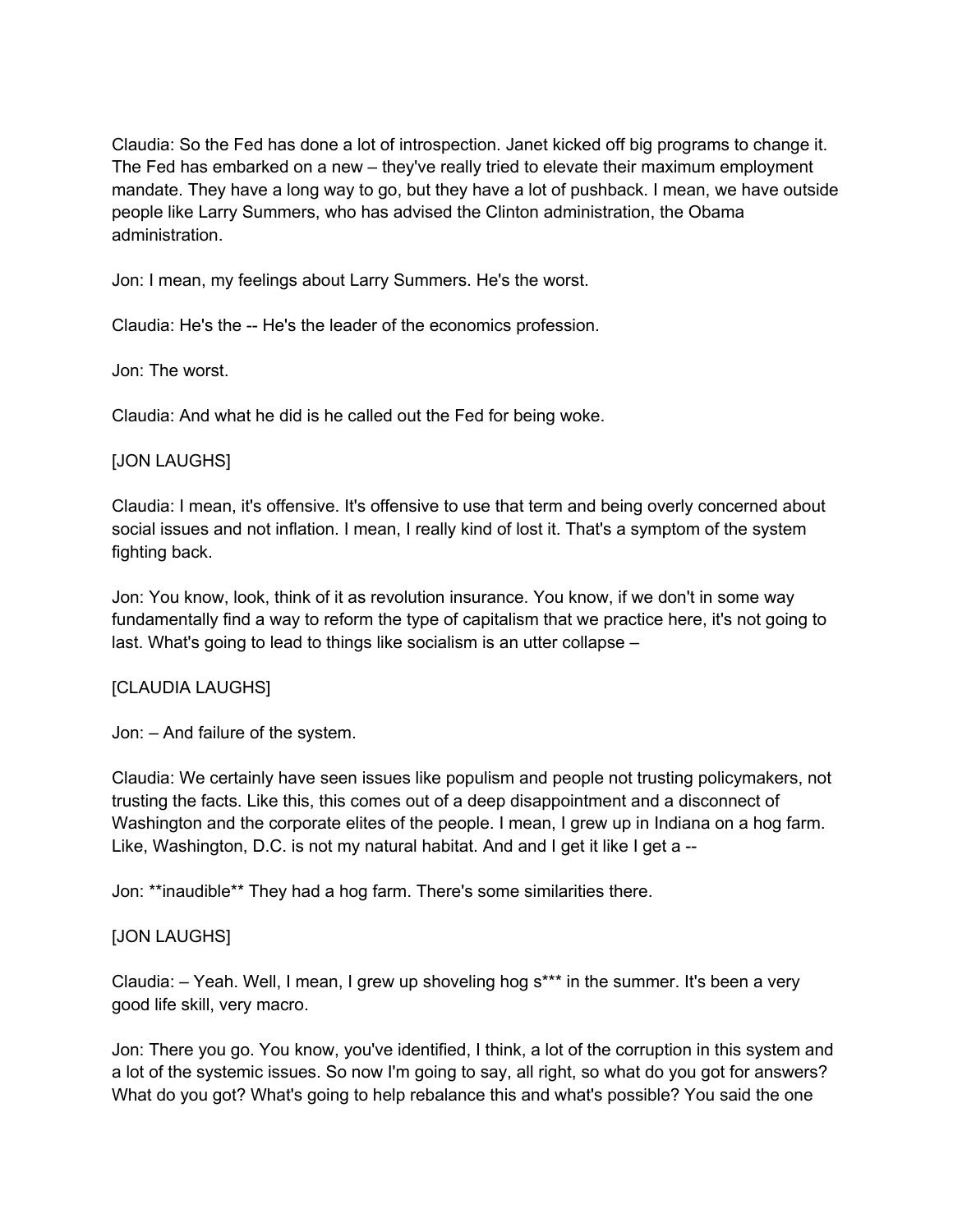thing is to stop worrying so much about deficit spending. And do you have any other prescriptions that can help rebalance things in a smarter way?

Claudia: Right. So we need to move from the entitlement mentality to an invest in our people, invest in our future mentality. Part of investing in our future is preparing for the worst –

Jon: Boom.

Claudia: – We can hope for the best, but we better prepare for the worst. We will have another recession at some point. We know what works in recessions, we learned a lot. Cash works, getting money to small businesses and the unemployed works. So let's prepare. We know what works. We should not have to rely on Congress getting together, getting it passed. There's legislation from Senator Bennett and other people put, for example, unemployment benefits. The extra unemployment benefits, put them on autopilot. So when the unemployment rate rises, turn them on. When it comes back to normal, phase them out –

Jon: Oh wow, I love that.

Claudia: – And then, that's what's referred to as automatic stabilizers.

Jon: I love that.

Claudia: And then you build it ahead of time and people know it'll be there, and then Congress can worry about whatever the special flavor of the recession is, and they don't have to argue about how big should the checks be.

Jon: Right.

Claudia: And so you want to try and take the politics out of the basic support and then people will get the help and they'll get it fast and that we know how to do that. But that's also a that's a down payment on the future.

Jon: And that -- how would they see that? How does that -- how does that operate?

Claudia: Well, typically in recessions, we just print the money, right? That is a moment where actually both sides of the aisle agree. You have a crisis, you fight the crisis. So the legislation that has to be passed ahead of time is saying, "Okay, when would we start it automatically?" You tie it to the unemployment rate.

Jon: Boom.

Claudia: Something that nobody can affect, right? And so you tie it to something like the unemployment rate that kicks it on, that kicks it off. You agree ahead of time. How big should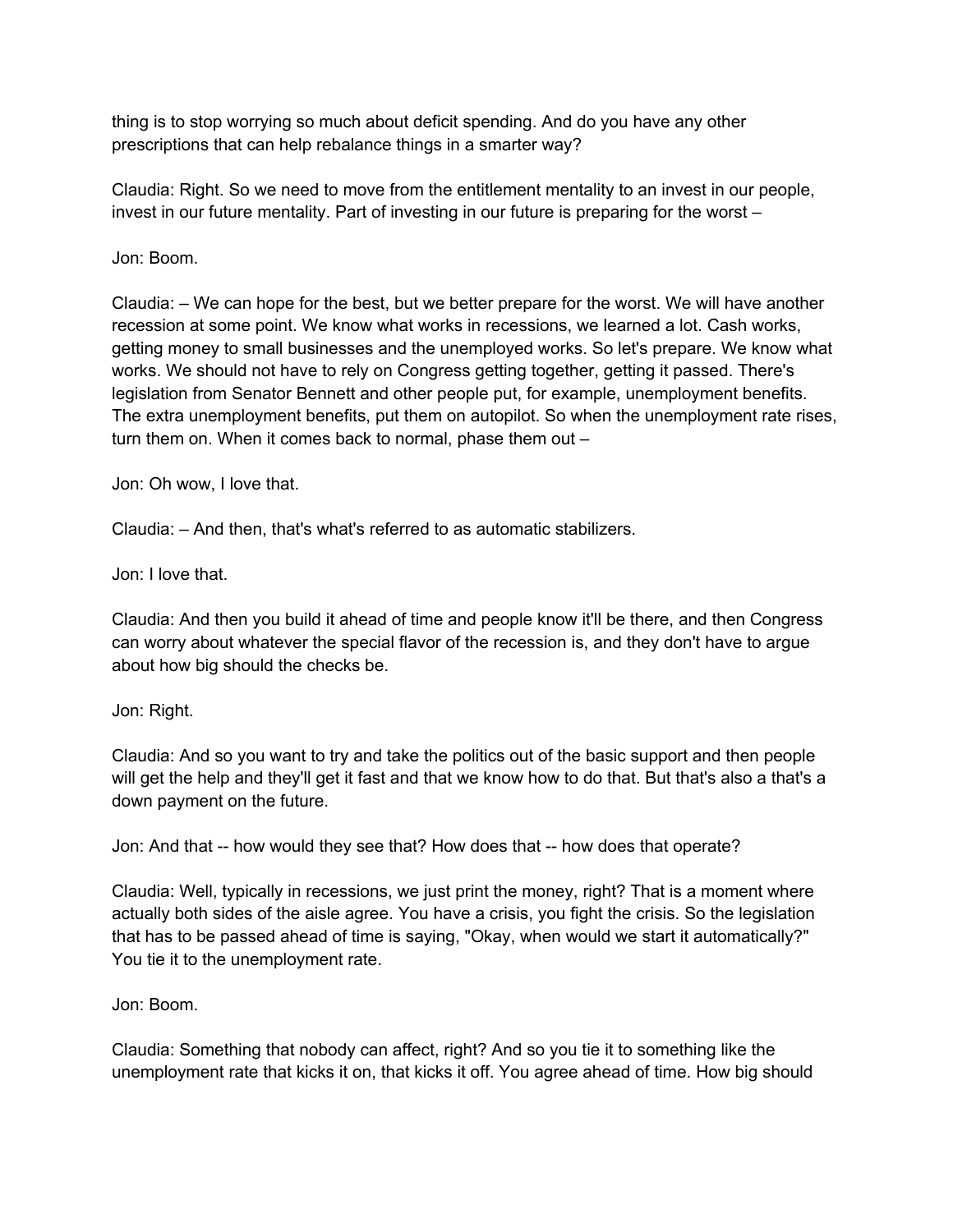those benefits be? When should they turn off? You work out all the wonky details when the world is not on fire –

[JON LAUGHS]

Claudia: – So that when the world is on fire, it just gets out and then you deal with whatever other crisis is happening.

Jon: Fantastic, Claudia, I can't thank you enough. What a dose of practical and smart and sobering advice on the economy. I very much appreciate it. Hope we get a chance to talk again when automatic stabilizers passes in the United States Senate. Mike Lee and Rand Paul –

### [CLAUDIA LAUGHS]

Jon: – The only nay votes and -- and we get this thing done. Thank you again. Really, really appreciate the conversation.

Claudia: Thank you.

[MUSIC]

Jon: All right, guys, we're back. Guys, maybe I'm misinterpreting this, but it seemed to me like what Claudia was saying, is, "You're right. And he's, Jamie Dimon, is not right. And maybe he shouldn't have made you feel like you don't know what you're talking about." Is that -- is that the sense that?

Alexa: Yes, yes. Yes, yes.

Henrik: Overwhelmingly, yeah.

[JON LAUGHS]

Alexa: I'm starting to think --

Henrik: It felt mostly like she was, uh, number one taking sides –

[JON LAUGHS]

Henrik: – And number two taking your side.

[ALEXA LAUGHS]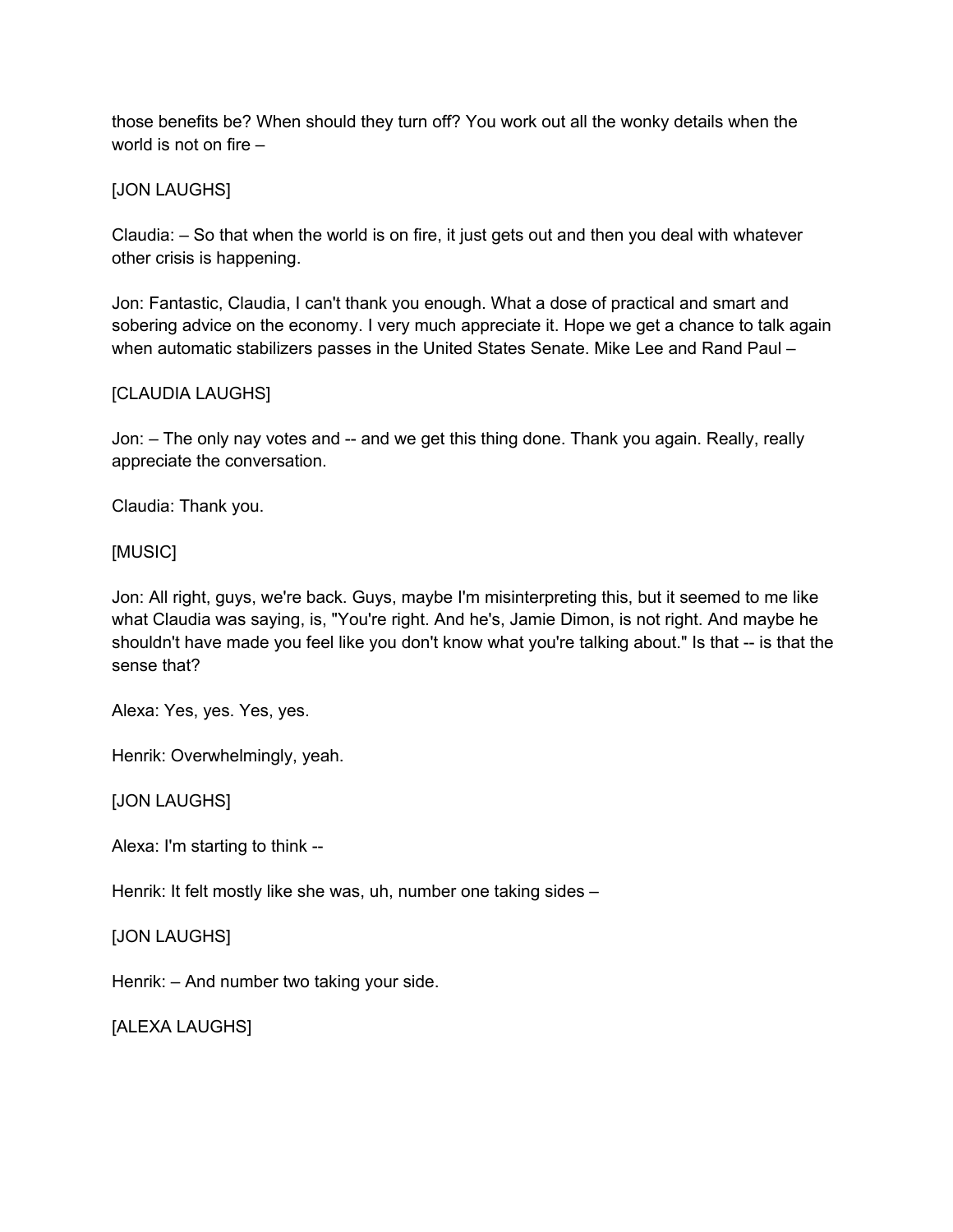Jon: Yeah, I think that's what we should do with the podcast from now on, we should do interviews with newsmakers and then the next week, bring somebody on who's just like, "What the f\*\*\* was that person talking about? You were dead on. You're the man."

## [ALEXA LAUGHS]

Henrik: We're just like working back through your family and friends who are just like, "I don't know, that guy's an idiot. Jon was saying some cool s\*\*\*."

Jon: I like to have conversations about these types of things because they are so technical, but you do have there are basic assumptions about the economy that you always think you're going to make. And you know, when you talk to people who who've studied it for so long and they, you know, they're able to say to you, like, yeah, it's pretty rigged against everybody.

Alexa: Mm hmm.

Henrik: Mm hmm.

Alexa: Yeah.

Jon: There's something empowering about that.

Alexa: Yes. Although I will say when she said very confidently, "We will have another recession." Didn't love it. Didn't love to hear that.

Jon: Yeah, I didn't like that when she said it, she did it like one of those gender reveals.

### [ALEXA LAUGHS]

Jon: And then she hit that little pole and it shot pink dust all over the room. I thought, "Well, why is she celebrating this?"

Alexa: Yeah, agree. Yeah, that was really odd.

Henrik: Yeah.

Jon: You know what we're going to do now, we're going to throw to another segment. It's a shout out to someone that we like to call a boring mother<sup>\*\*\*\*\*</sup>, somebody just getting the job done and doing the things that need to get done and that we want to celebrate because this culture does not celebrate the boring mother<sup>\*\*\*\*\*\*</sup> who just get stuff done. So I believe young Robby Slowik is going to tell us a little story about a boring motherf\*\*\*\*\*.

[CASSETTE SOUND EFFECT]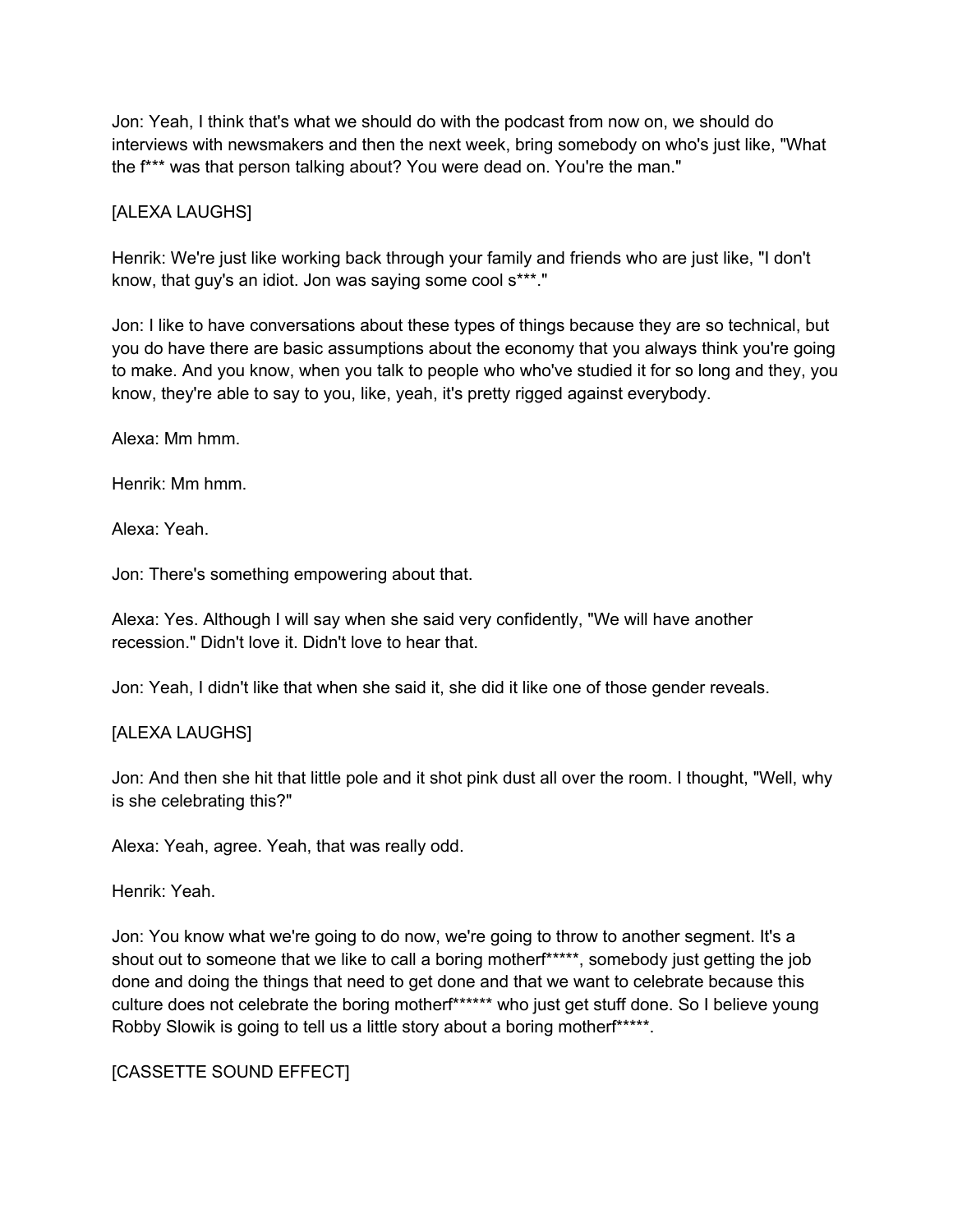### **Shout Out To A Boring Motherf\*\*\*\*\***

Robby Slowik: This week we're shouting out Senator Tammy Baldwin, the junior senator from Wisconsin. By the way, I find that whole junior-senior senator thing unbelievably condescending. We're talking about a woman who has been in the Senate for almost a decade and we're still like, "Ooh, look at the little Senator. Seniors rule." Congress is truly just high school, but somehow the school bully is a marshmallow boned Kentucky senator who looks like a melting wax statue. Anyway, if you haven't heard of Senator Baldwin, it's because, unlike some of her coworkers in Congress, she's not fighting for camera time like Machine Gun Kelly and Megan Fox frenching on the Teen Choice Awards red carpet. Ugh I want what they have: success in show business. She's also not showing up to the Billionaires Ball in a dress that says money is bad while shoveling gold flaked hor d'oeuvres down her gullet. Also, if you can spell hor d'oeuvres correctly on your first try, you're not paying enough taxes. But what Senator Baldwin is doing is introducing legislation to rein in stock buybacks and also require public companies to let their workers directly elect one-third of their corporate boards members. She's also the primary sponsor of 15 bills that were enacted into law, many that directly help veterans, but also three that just rename specific post offices, which is staggeringly boring. Has anyone in the world ever called their local post office anything other than the Post Office? You ever said, "I got to go get some stamps at the Rev. Steve de Benedetto Memorial Post Office?" Of course you haven't because no one buys stamps anymore. Still, you can follow Senator Baldwin and the good work she's doing on Twitter. Her handle is @SenatorBaldwinm, but I got to warn you her feed is boring and I'm talking trailer for the movie Dune level boring. I'm not going to watch your sand wars movie. Full disclosure, I have no idea what Dune is about, and I refuse to learn. Whatever is happening in it though, Timothee Chalamet looks too fragile to handle it. Oh, and if you can spell Timothee Chalamet correctly on your first try, you also aren't paying enough taxes. Anyway, shout out Senator Tammy Baldwin, a boring motherf\*\*\*\*\*\* who is doing the work.

### [CASSETTE SOUND EFFECT]

Jon: Once again, guys, always a pleasure to talk to you. And but when we see each other in the office, avert the eyes.

#### [ALEXA LAUGHS]

Henrik: We know the rules.

Jon: And head down.

### [LAUGHS]

Jon: All right, good stuff. This podcast is continuing the conversation from the Apple TV Plus series that also aired today. If you haven't watched the television series, that's not a problem. There's even a link in the show notes. And by the way, if you're reading the show notes, get a